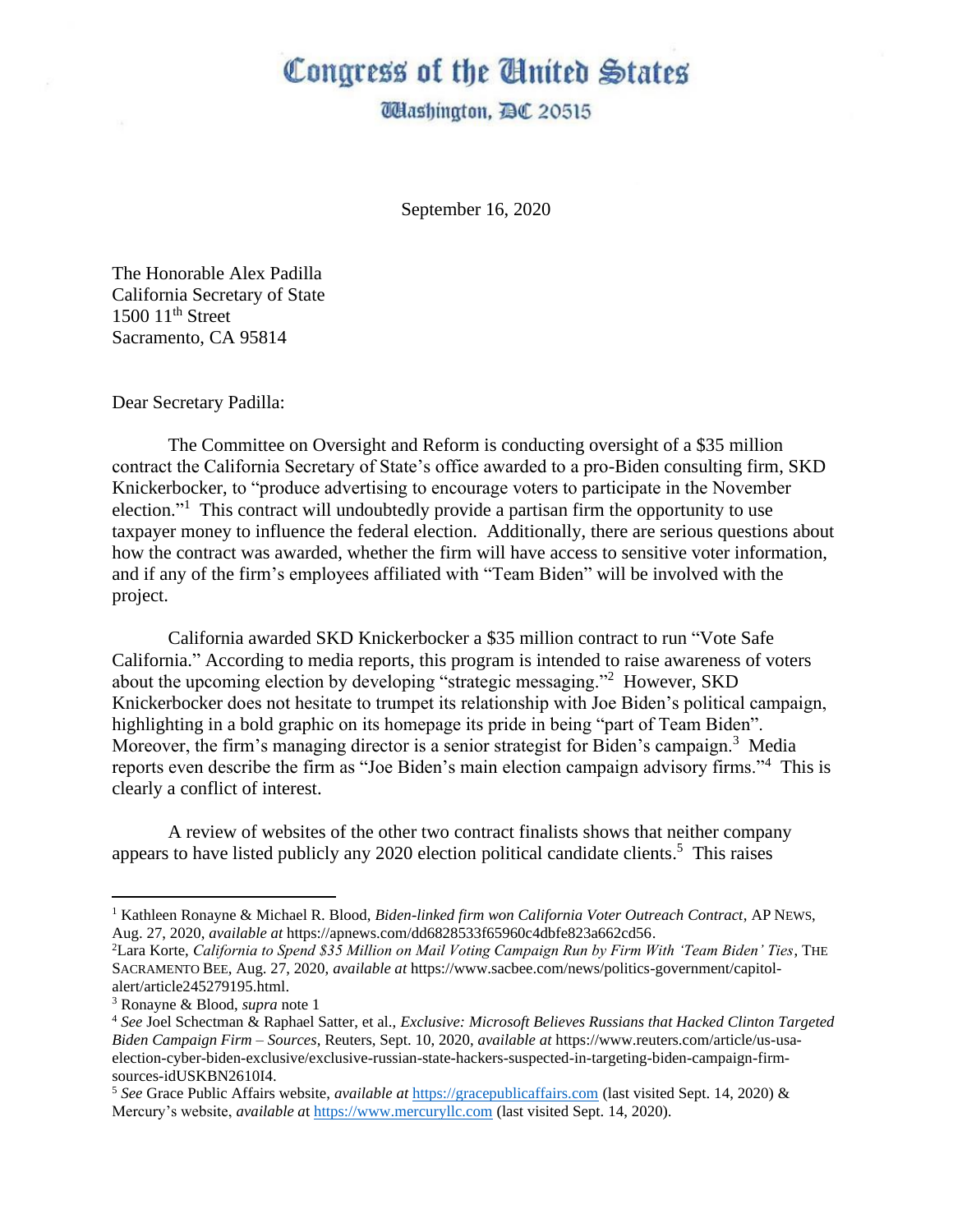The Honorable Alex Padilla September 16, 2020 Page 2 of 4

questions about why the contract was awarded to a firm that has such an obvious interest in the outcome of the federal election. In fact, being awarded a \$35 million contract to contact voters using taxpayer money while publicly advertising its work on behalf of Joe Biden's campaign for president and employing a senior advisor to his campaign essentially provides a pro-Biden entity the opportunity to conduct get out the vote efforts. Unfortunately, this voter contact operation is being funded by taxpayers.

Additionally, the contract "did not follow a traditional schedule" and was awarded on an "expedited" basis. <sup>6</sup> According to the *Sacramento Bee* reporting, a group of six people in your office huddled together to determine the winning bid.<sup>7</sup> Without transparency in the contracting process, political bias rather than price likely influenced the award. This comes at a time when every registered voter in California will be mailed a ballot for the November 2020 election<sup>8</sup> -- a state with documented instances of voter fraud. For example, an individual in California was recently charged with casting ballots for his dead mother in three different elections.<sup>9</sup> With regard to the "Vote Safe California" contract, it remains unclear whether SKD Knickerbocker will have access to sensitive voter information, including voter contact information, potentially allowing them to target individual voters who will likely be in possession of general election ballots.

Further, foreign actors are reportedly attempting to hack SKD Knickerbocker. According to *Reuters*, these hacking attempts include phishing, a method used to "trick users into disclosing passwords."<sup>10</sup> The reporting states that "one of the sources familiar with the incident said it was not clear whether Biden's campaign was the target or whether the hackers were attempting to gain access to information about other SKD clients."<sup>11</sup> Since the California Secretary of State's office is a client of SKD Knickerbocker, these attempted hacks raises serious concerns about whether any data related to voter information is being targeted.

Republicans on the Committee are committed to ensuring the integrity of the 2020 election. Awarding taxpayer money to a partisan firm with the potential to influence an election after the contractor has publicly advertised its work on behalf of a political candidate in that same election is a conflict of interest. Moreover, awarding a contract to a firm outside of the traditional contract process undermines the integrity of California's federal election because it raises serious concerns about how this particular firm was chosen, what kind of voter information may become available to the firm, and whether any voter information is being targeted by hackers.

<sup>6</sup> Korte, *supra* note 2.

<sup>7</sup> *Id*.

<sup>8</sup> Tyler Green, *California Mail-In Voting: What to Know*, FOX NEWS, Sept. 3, 2020, *available at* https://www.foxnews.com/politics/california-mail-in-voting-what-to-know.

<sup>9</sup> Paul Best, *California Man Charged With Mail-In Voting Fraud in Three Elections*, FOX NEWS, Aug. 18, 2020, *available at* https://www.foxnews.com/us/california-man-charged-mail-in-voting-fraud-elections.

<sup>10</sup> Schectman & Satter*, supra* note 4.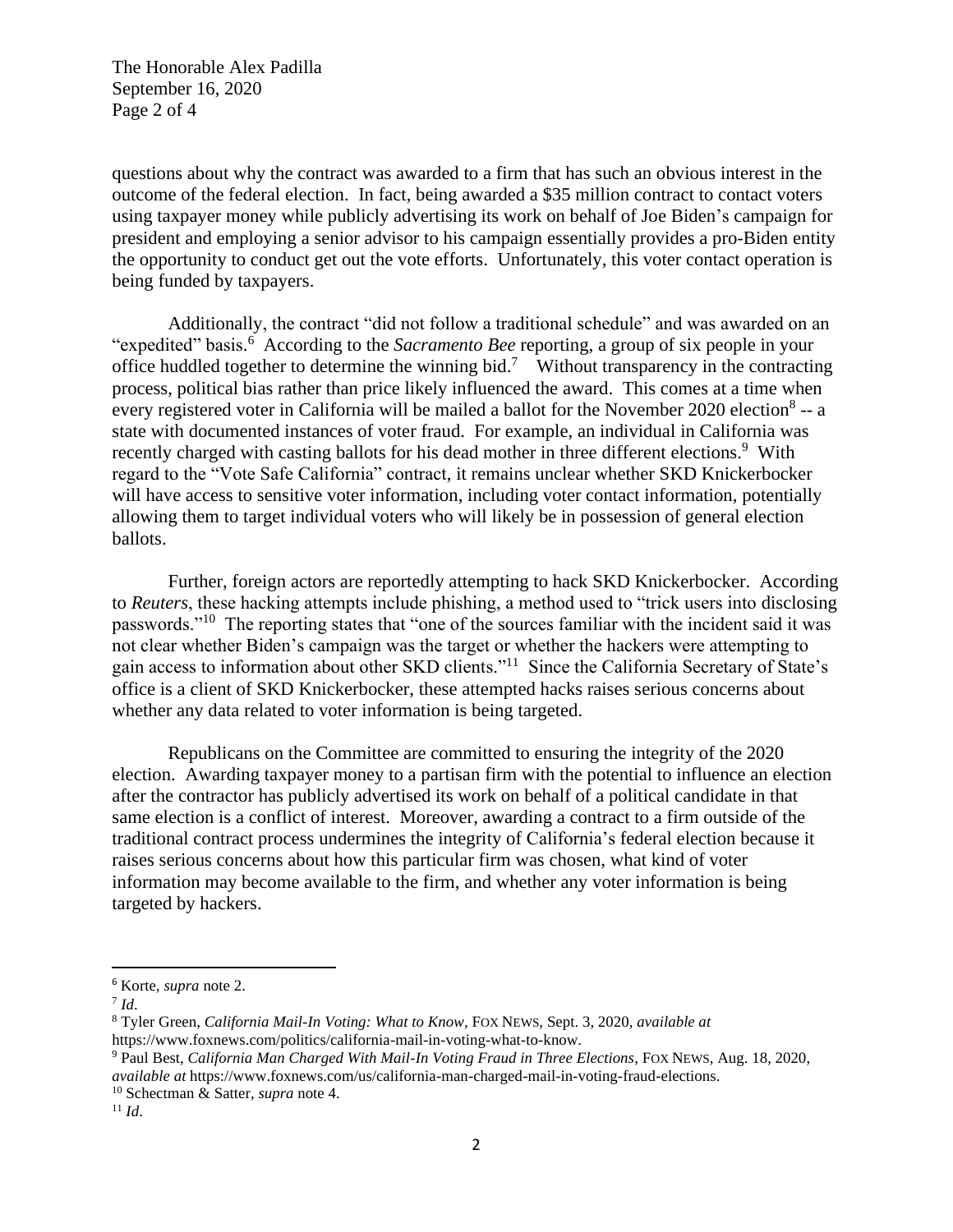The Honorable Alex Padilla September 16, 2020 Page 3 of 4

In light of these concerns, the Committee requests the following documents and information as soon as possible but no later than September 23:

- (1) All documents and information relating to how SKD Knickerbocker was selected by the California Secretary of State's office for the contract to execute the "Vote Safe California" program to develop messaging for the November 2020 election, including documents and information related to the decision to not award the contract through a traditional schedule.
- (2) All documents and information relating to SKD Knickerbocker having access to California voter information, including ballot tracking data from the "Where's My Ballot Program" or any other ballot tracking tools.
- (3) All documents and information, including any written recusals that SKD Knickerbocker provided to the California Secretary of State's office to ensure that employees involved with the Biden campaign or "Team Biden" are not involved with the project.
- (4) A copy of all proposals for the "Vote Safe California" contract submitted to the California Secretary of State's office.
- (5) All documents and information relating to any hacking attempts by foreign actors of SKD Knickerbocker networks, including whether any information related to the California Secretary of State's office was the target of hackers.

Additionally, please make arrangements to schedule a briefing on this matter with Committee staff no later than September 25. The briefing may be conducted remotely. To schedule the briefing or ask any follow-up or related questions, please contact Committee on Oversight and Reform Republican staff at (202) 225-5074.

The Committee on Oversight and Reform is the principal oversight committee of the U.S. House of Representatives and has broad authority to investigate "any matter" at "any time" under House Rule X. Thank you in advance for your cooperation with this inquiry.

Sincerely,

 $\chi$  mer comer

Rodney Davis

Ranking Member Ranking Member House Committee on Oversight House Committee on and Reform and Reform Administration